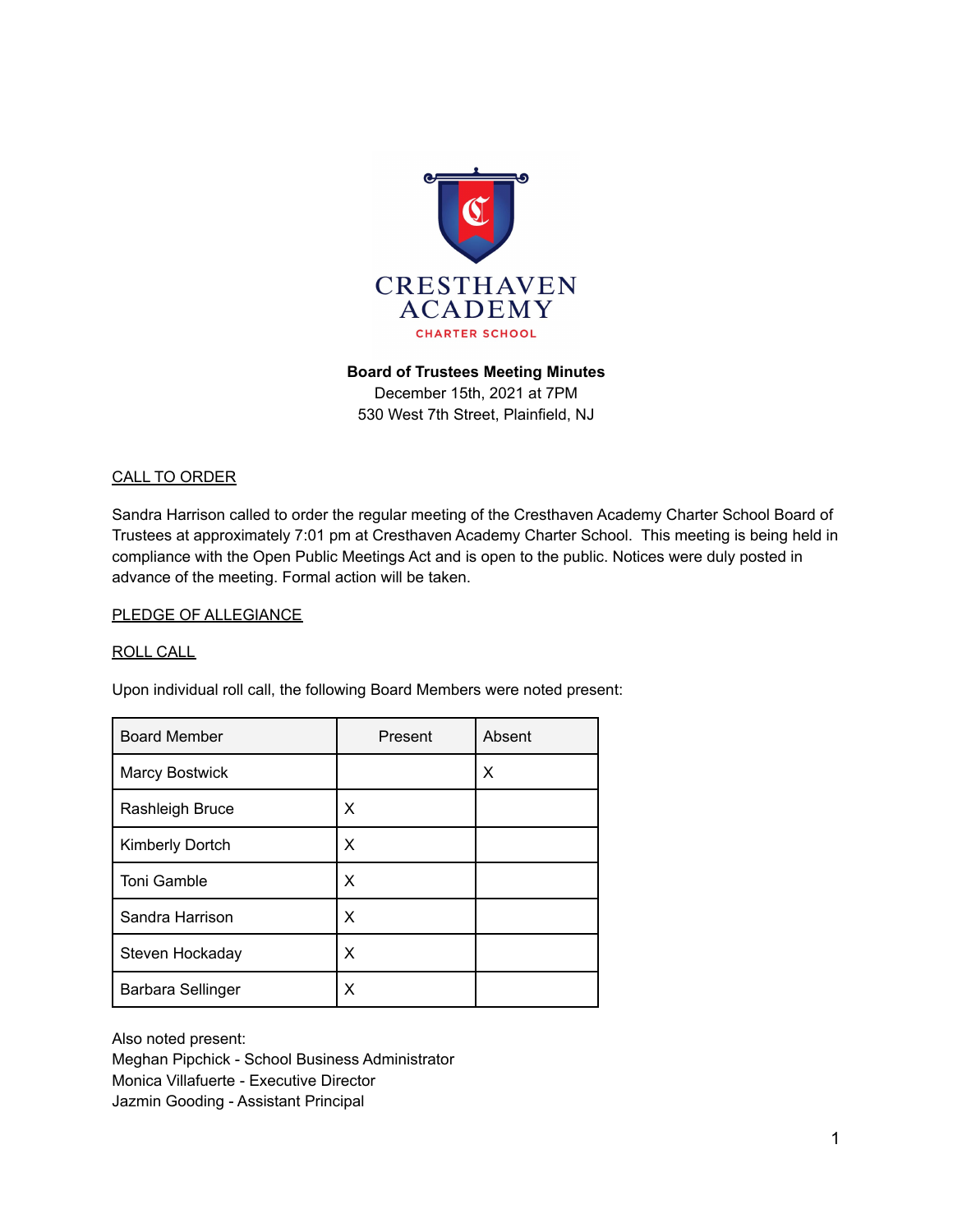## READING OF MISSION STATEMENT

Cresthaven Academy Charter School exists to provide a comprehensive education to our scholars that develops the whole child through academic excellence, physical wellness, emotional health, and character enrichment.

#### APPROVAL OF MINUTES FROM PRIOR MONTH

## **RESOLVED: APPROVAL November 17th, 2021 Special Meeting Minutes**

| <b>Board Member</b>      | <b>Motion</b> | <b>Yes</b> | No | <b>Abstain</b> | <b>Absent</b> |
|--------------------------|---------------|------------|----|----------------|---------------|
| <b>Marcy Bostwick</b>    |               |            |    |                | X             |
| Rashleigh Bruce          |               | X          |    |                |               |
| Kimberly Dortch          |               | X          |    |                |               |
| Toni Gamble              |               | X          |    |                |               |
| Sandra Harrison          |               | X          |    |                |               |
| Steven Hockaday          |               | X          |    |                |               |
| <b>Barbara Sellinger</b> | 2             | X          |    |                |               |

STATE OF THE SCHOOL REPORT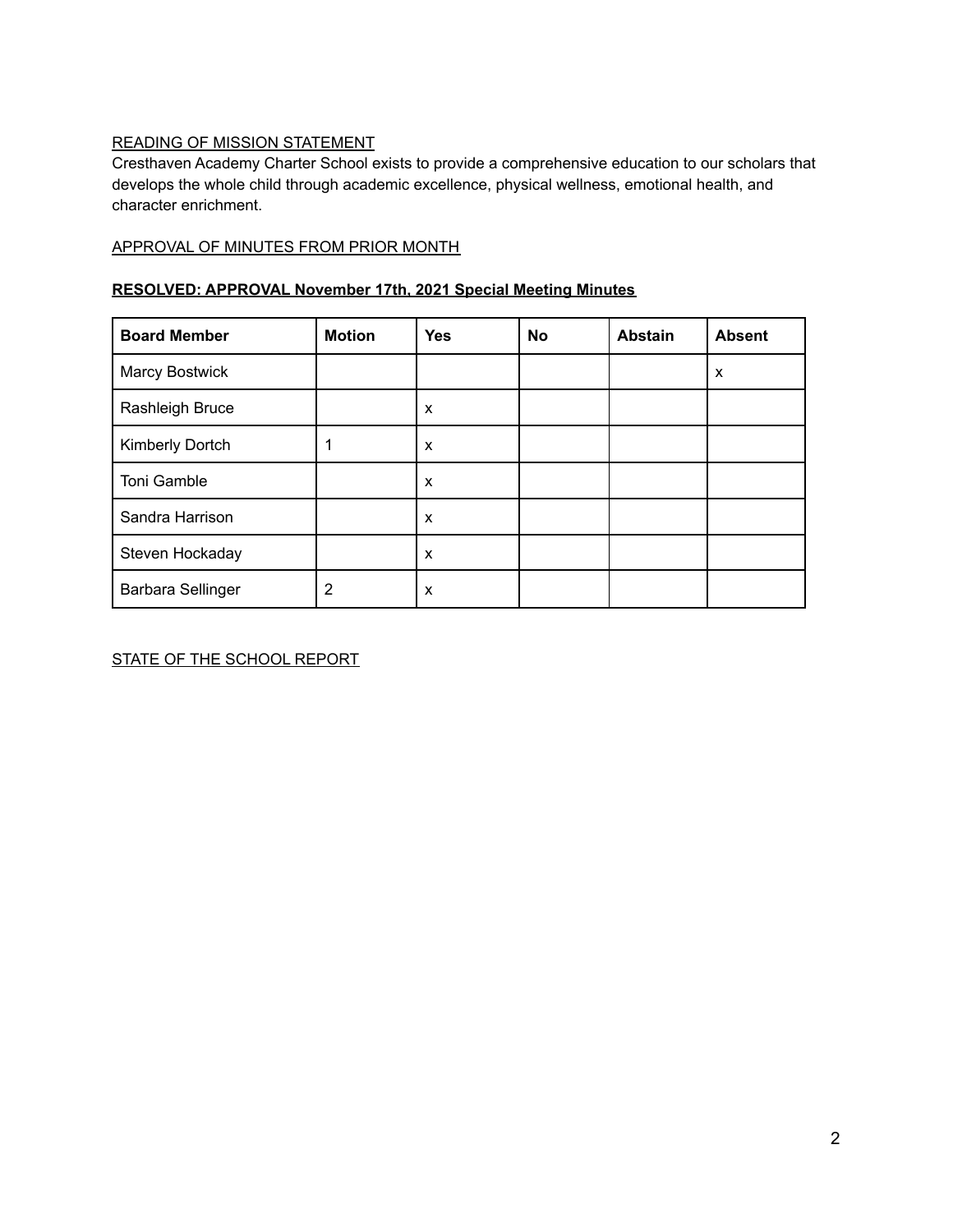

Board Meeting - December 15, 2021

#### STUDENT TRANSFERS IN 2021-22

|                                            | Sept           | Oct | Nov      | Dec      | Jan      | Feb      | Mar      | Apr      | May      | June     | July/Aug | Total |
|--------------------------------------------|----------------|-----|----------|----------|----------|----------|----------|----------|----------|----------|----------|-------|
| К                                          | $\overline{2}$ | 0   | 0        | 0        | $\circ$  | 0        | $\Omega$ | 0        | $\Omega$ | 0        | $\circ$  | 2     |
| 1st                                        |                | 0   | 0        | 0        | $\Omega$ | 0        | $\Omega$ | 0        | $\Omega$ | 0        | $\circ$  |       |
| 2nd                                        | $\Omega$       | 0   | $\Omega$ | $\Omega$ | $\Omega$ | $\Omega$ | $\Omega$ | 0        | $\Omega$ | 0        | $\circ$  | 0     |
| 3rd                                        |                | 0   |          | 0        | $\Omega$ | 0        | $\Omega$ | 0        | $\Omega$ | 0        | $\Omega$ | 2     |
| 4th                                        |                |     | $\Omega$ | $\Omega$ | $\Omega$ | $\Omega$ | $\Omega$ | 0        | $\Omega$ | 0        | $\circ$  | 2     |
| 5th                                        | $\mathcal{P}$  | 0   | $\Omega$ | $\Omega$ | $\Omega$ | $\Omega$ | $\Omega$ | $\Omega$ | $\Omega$ | $\Omega$ | $\circ$  | 2     |
| Total # of Transferred Scholars in 2021-22 |                |     |          |          |          |          |          | 9        |          |          |          |       |

#### **STUDENT ENROLLMENT**

|                    | Kindergarten<br>Students | Fully Enrolled   Fully Enrolled  <br>1st Grade<br>Students | <b>Fully Enrolled</b><br>2nd Grade<br>Students | Fully Enrolled<br>3rd Grade<br>Students | <b>Fully Enrolled</b><br>4th Grade<br>Students | <b>Fully Enrolled</b><br>5th Grade<br>Students |
|--------------------|--------------------------|------------------------------------------------------------|------------------------------------------------|-----------------------------------------|------------------------------------------------|------------------------------------------------|
| 100%<br>Enrollment | 76                       | 77                                                         | 78                                             | 76                                      | 76                                             | 75                                             |
| Waitlist #s        | 94<br>(In-District)      | 77<br>(In-District)                                        | 81<br>(In-District)                            | 66<br>(In-District)                     | 39<br>(In-District)                            | 20<br>(In-District)                            |

#### SCHOOL GOALS 2021-2022 from Board Retreat

1. Ensure all scholars complete individual student assessments.

- At least 50% will achieve typical growth in ELA and Math from Diagnostic 1 to Diagnostic 2.
- At least 50% will achieve typical growth in ELA/Math from Diagnostic 2 to Diagnostic 3.

2. To define and identify the facility needed to support the academic program now and, in the future, as we expand grade levels.

3. To recruit and retain high quality staff.

| <b>PREPARING FOR 6TH GRADE (2022-23)</b> |                                        |                                       |                   |            |  |  |
|------------------------------------------|----------------------------------------|---------------------------------------|-------------------|------------|--|--|
| <b>CURRICULUM</b><br><b>DEVELOPMENT</b>  | <b>FACILITY</b><br>(short & long term) | <b>STAFFING</b><br>(retain & recruit) | <b>PURCHASING</b> | OPERATIONS |  |  |

#### ● The board discussed the Acting School Leader role

#### BOARD PRESIDENT'S REPORT

- I had an opportunity to visit the after school program at both sites
- See in action the different programs that the scholars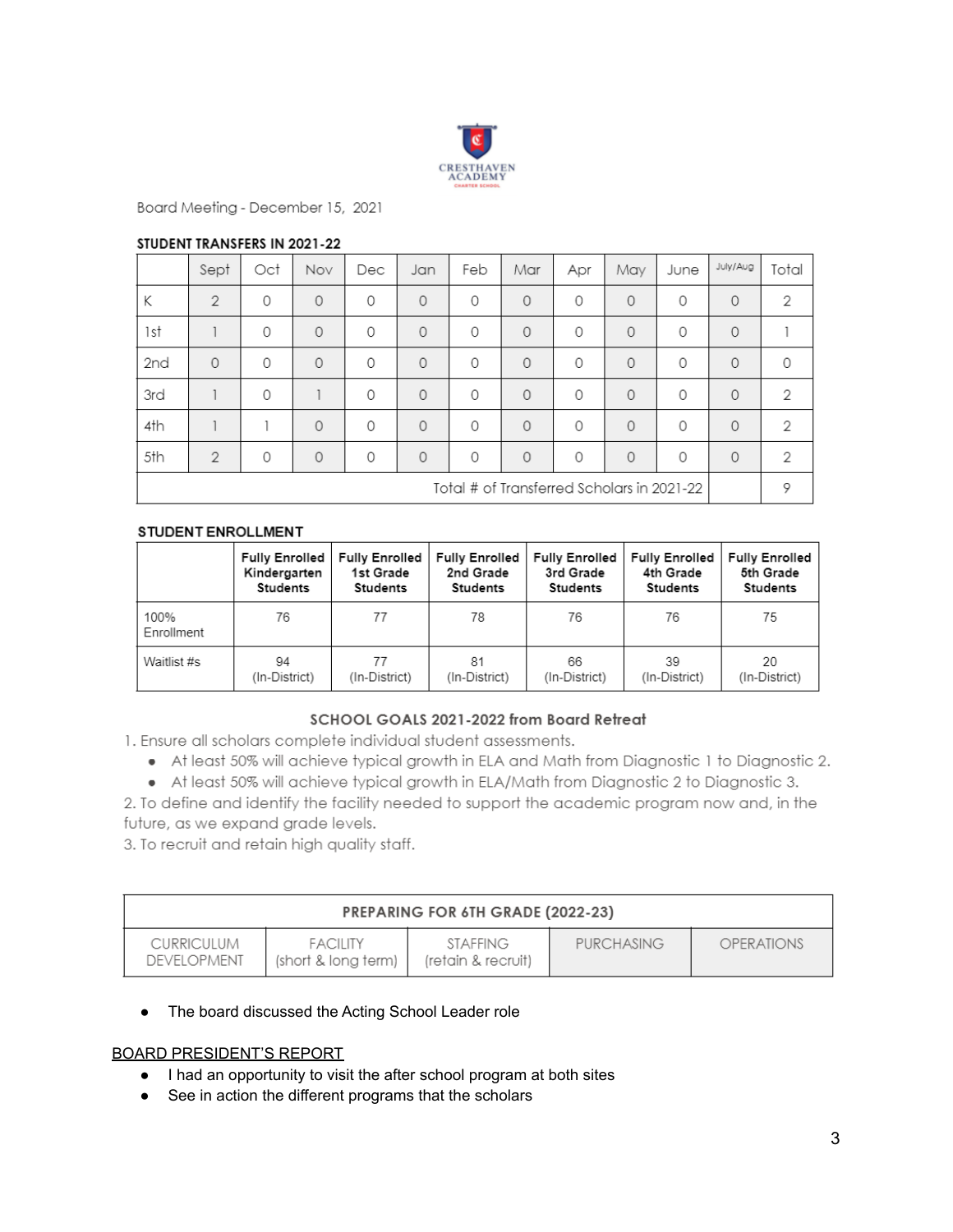- **Lower School** 
	- Martial Arts
	- Arts and Crafts
	- Typing
	- Homework
	- Games
- Upper School
	- Chess Club
	- Arts Club
	- STEAM Club doing coding
- CAF asked if the Board has any ideas to spend CAF funds. CAF should consider creating a Math Club and hire a math teacher.
- Recommend to tighten up the schedule. Time is wasted in the beginning of the afternoon.
- December 28th, 2021 is cutoff date to view NJSBA presentations

#### SBA REPORT

#### *Financial*

**Business accounts**<sup>a</sup>

| <b>Agency - 6538</b><br><b>Quick View</b>                 |                           | \$14,604.75    |
|-----------------------------------------------------------|---------------------------|----------------|
| Food Program - 6525<br><b>Quick View</b>                  |                           | \$17,145.96    |
| General Operating Fund - 6509<br><b>Quick View</b>        | Your business card offer! | \$1,949,558.04 |
| Payroll - 6512<br><b>Quick View</b>                       |                           | \$4,871.09     |
| <b>Business Advantage Sav - 4508</b><br><b>Quick View</b> |                           | \$62,917.41    |
|                                                           |                           |                |

● Budget increased by about \$200,000

#### *Facilities*

- Met with Yvette to tour ground floor store front attached to 7-9 building
- Building Hope
	- Meeting scheduled for Monday to tour 3 possible sites
	- Evaluate if we can retrofit the existing building or knock it down and start from scratch
	- After meeting with an architect, Building Hope will find a contractor
	- We will then complete an analysis of what is possible on the existing site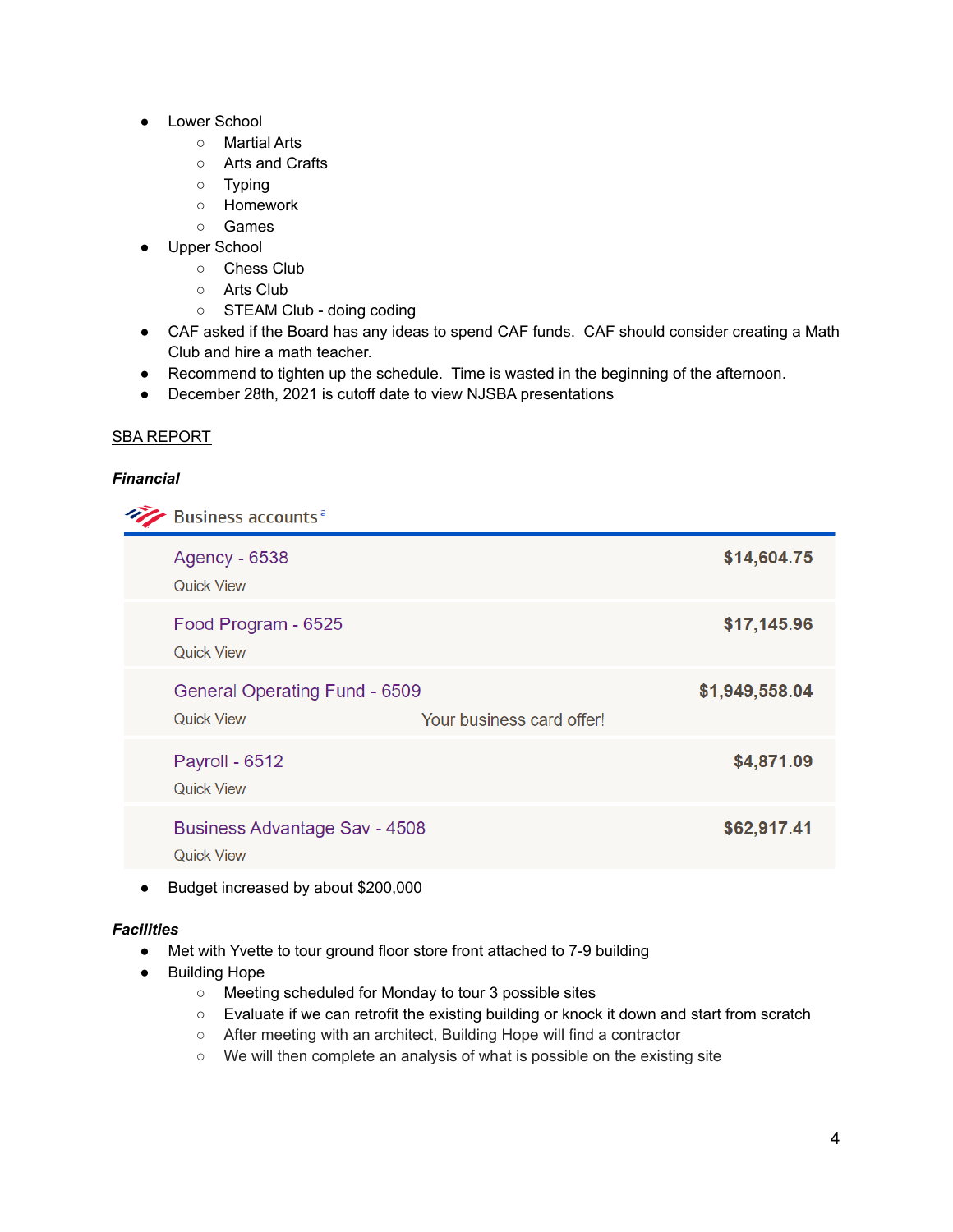○ I will look into the budget to see if we have any flexibility in our operating model (I will double check all the assumptions made by Building Hope)

#### *Human Resources*

- Still trying to fill vacancies
- Approve job descriptions

# **Items Requiring Board of Trustees Votes**

# *A. FINANCE*

### **RESOLVED: BOARD OF TRUSTEES RESOLUTION # 2021-12-01 Bills list**

The Board of Trustees of Cresthaven Academy Charter School approves the following bills list. See Appendix A.

| <b>Bills List</b> | <b>Total by Fund</b> |
|-------------------|----------------------|
| Fund 10           | \$142,215.42         |
| Fund 20           | \$39,500.75          |
| Fund 60           | \$27,955.08          |
| <b>TOTAL</b>      | \$209,671.25         |

#### **RESOLVED: BOARD OF TRUSTEES RESOLUTION # 2021-12-02 Payroll Expenses**

The Board of Trustees of Cresthaven Academy Charter School resolves to approve the payroll expenses for November 2021/December 2021/January 2022.

11/30/2021 = \$166,914.77 (Gross Earnings) + \$12,723.47 (Employer Taxes) 12/15/2021 = \$265,756.35 (Gross Earnings) + \$20,565.53 (Employer Taxes) 12/31/2021 = \$180,000 (Estimated) 01/15/2022 = \$180,000 (Estimated)

#### **RESOLVED: BOARD OF TRUSTEES RESOLUTION # 2021-12-03 Board Secretary's Reports**

The Board of Trustees of Cresthaven Academy Charter School resolves to approve the unaudited Board Secretary's Reports for September, October, November. See Appendix A.

# **RESOLVED: BOARD OF TRUSTEES RESOLUTION # 2021-12-04**

**Budget Adjustments**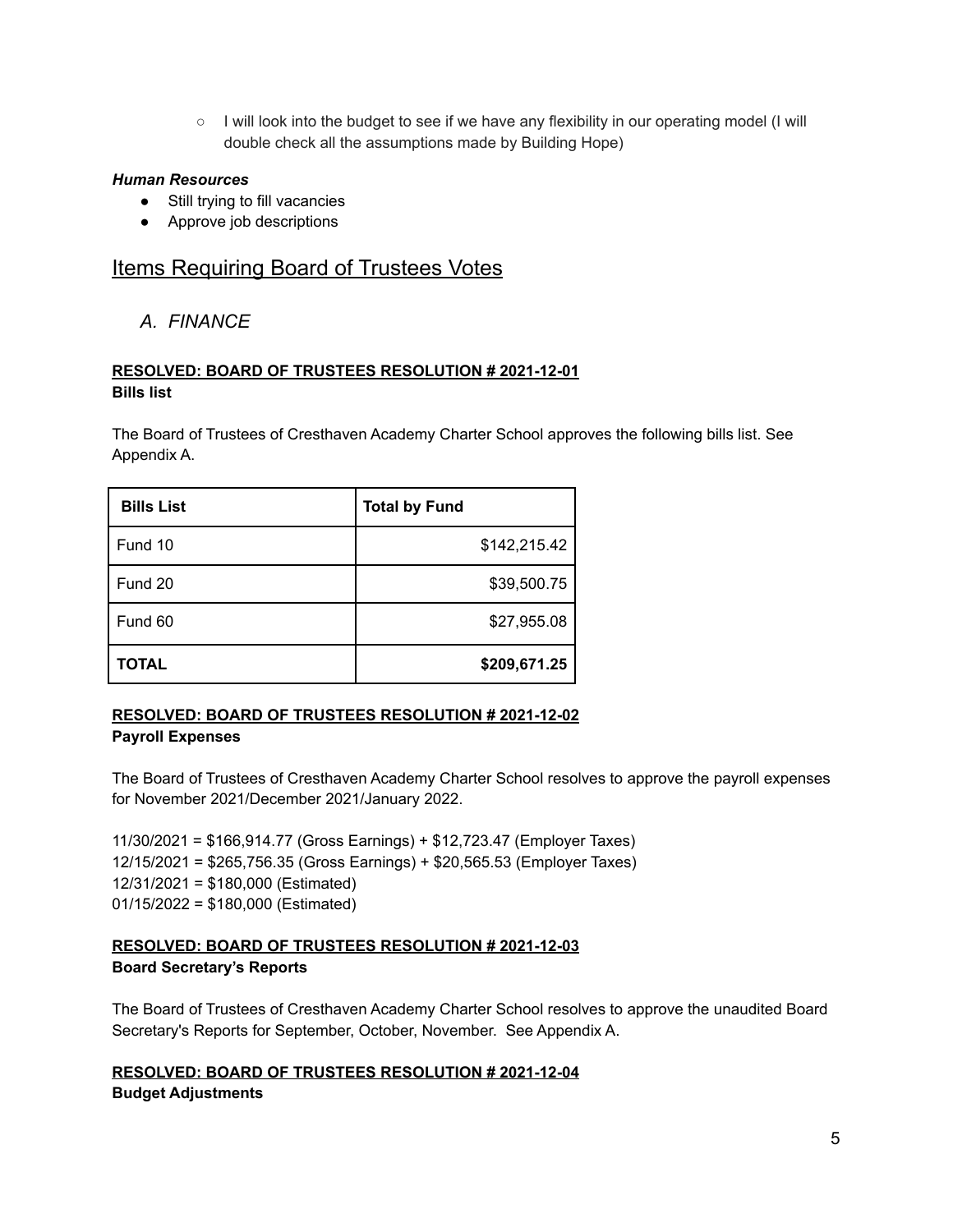The Board of Trustees of Cresthaven Academy Charter School resolves to approve the budget adjustments for July - November. See Appendix A.

## **RESOLVED: BOARD OF TRUSTEES RESOLUTION # 2021-12-05 Treasurer's Reports**

The Board of Trustees of Cresthaven Academy Charter School resolves to approve the Treasurer's Reports for September, October, and November. See Appendix A.

## **RESOLVED: BOARD OF TRUSTEES RESOLUTION # 2021-12-06 Recruitment Bonus**

The Board of Trustees of Cresthaven Academy Charter School resolves to approve a \$1500 sign on bonus for new hires. Money will be returned to the school if the new hire resigns before the end of the school year. This will be paid using ARP-ESSER III money.

| <b>Board Member</b>      | <b>Motion</b>  | <b>Yes</b> | <b>No</b> | <b>Abstain</b> | <b>Absent</b> |
|--------------------------|----------------|------------|-----------|----------------|---------------|
| <b>Marcy Bostwick</b>    |                |            |           | X              |               |
| Rashleigh Bruce          |                | X          |           |                |               |
| Kimberly Dortch          |                | X          |           |                |               |
| Toni Gamble              | $\overline{2}$ | X          |           |                |               |
| Sandra Harrison          |                | X          |           |                |               |
| Steven Hockaday          |                | X          |           |                |               |
| <b>Barbara Sellinger</b> |                | X          |           |                |               |

# *B. POLICIES, MANUALS, REGULATIONS, AND BYLAWS*

#### **RESOLVED: BOARD OF TRUSTEES RESOLUTION # 2021-12-07 English Language Learner Three Year Plan**

The Board of Trustees of Cresthaven Academy Charter School resolves to approve the ELL 3 Year Plan. See draft in Appendix B.

Pursuant to the regulatory requirements for Bilingual Education in New Jersey's Bilingual Education Code (N.J.A.C. 6A:15-1.6), every three years school districts must submit a plan describing their district's program for English language learners (ELLs). The plan is an opportunity for educators to review the academic needs of their ELLs and the type of language assistance program and academic environment that would best address those needs. ELLs are held to the same rigorous, standards-based curricula and high-stake assessments as their English proficient peers as they are acquiring the English language and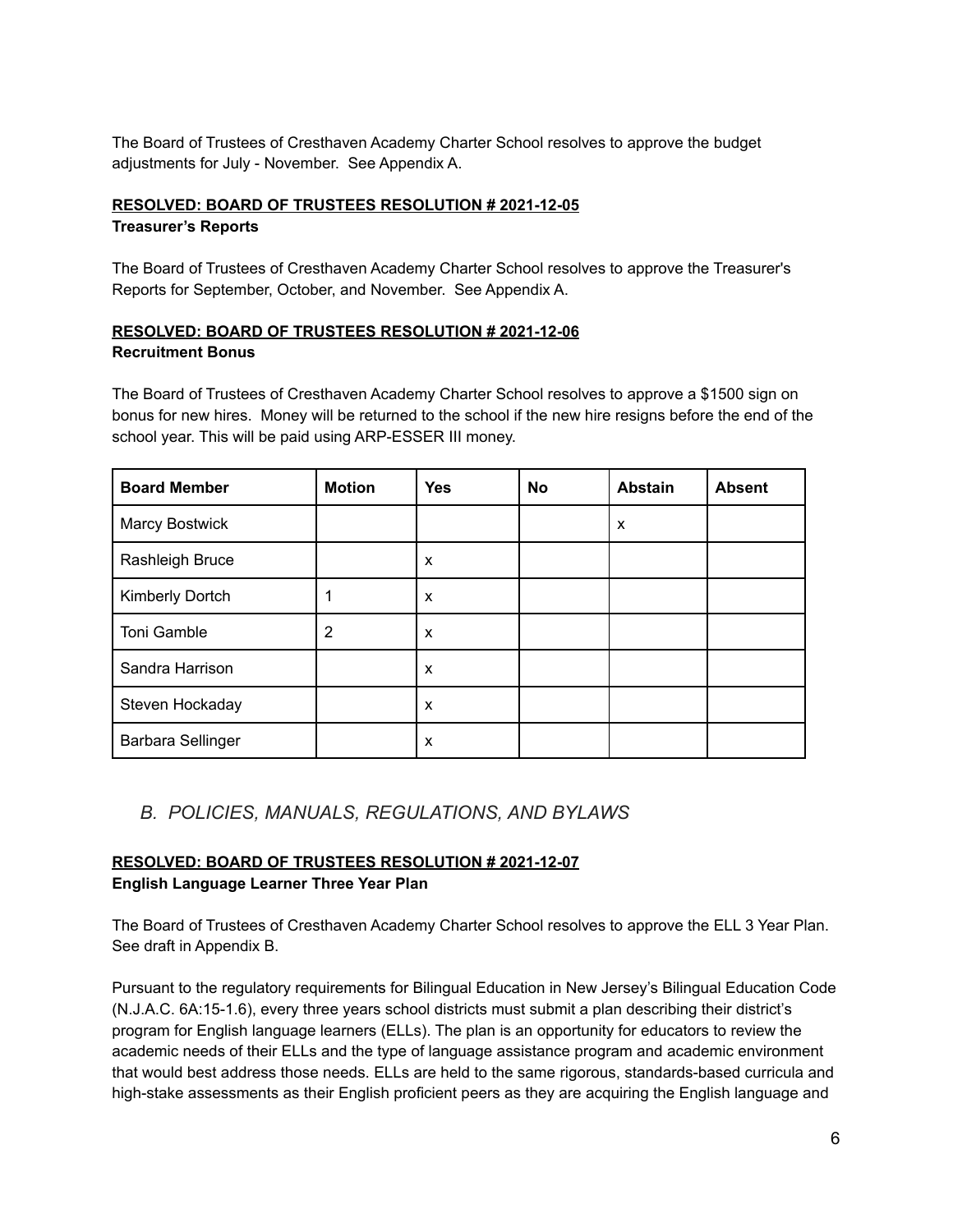becoming acculturated to American schools. In developing the program plan, school districts are encouraged to keep in mind the challenges students face with cultural changes and acquiring a new language, and design programs that provide the language, foundational and grade-level skills that students need to make a successful transition to classes with their English-proficient peers.

# **RESOLVED: BOARD OF TRUSTEES RESOLUTION # 2021-12-08**

# **Facilities Checklist**

The Board of Trustees of Cresthaven Academy Charter School resolves to approve the Facilities Checklist for 2021-22. The purpose of this evaluation is for the health and safety of students and staff even in the absence of a specific statute or code. See Appendix B.

| <b>Board Member</b>   | <b>Motion</b> | <b>Yes</b> | No | <b>Abstain</b> | <b>Absent</b> |
|-----------------------|---------------|------------|----|----------------|---------------|
| <b>Marcy Bostwick</b> |               |            |    |                | X             |
| Rashleigh Bruce       |               | X          |    |                |               |
| Kimberly Dortch       | 2             | X          |    |                |               |
| Toni Gamble           |               | X          |    |                |               |
| Sandra Harrison       |               | X          |    |                |               |
| Steven Hockaday       |               | X          |    |                |               |
| Barbara Sellinger     |               | X          |    |                |               |

# *C. HUMAN RESOURCES*

# **RESOLVED: BOARD OF TRUSTEES RESOLUTION # 2021-12-09 Employee Leave of Absence**

The Board of Trustees of Cresthaven Academy Charter School resolves to approve the following employee leave of absence:

| <b>Employee</b>    | <b>Position</b>                  | <b>Effective Date</b> |
|--------------------|----------------------------------|-----------------------|
| Monica Villafuerte | School Leader/Executive Director | 12/20/2021            |

# **RESOLVED: BOARD OF TRUSTEES RESOLUTION # 2021-12-11 Maternity Leave**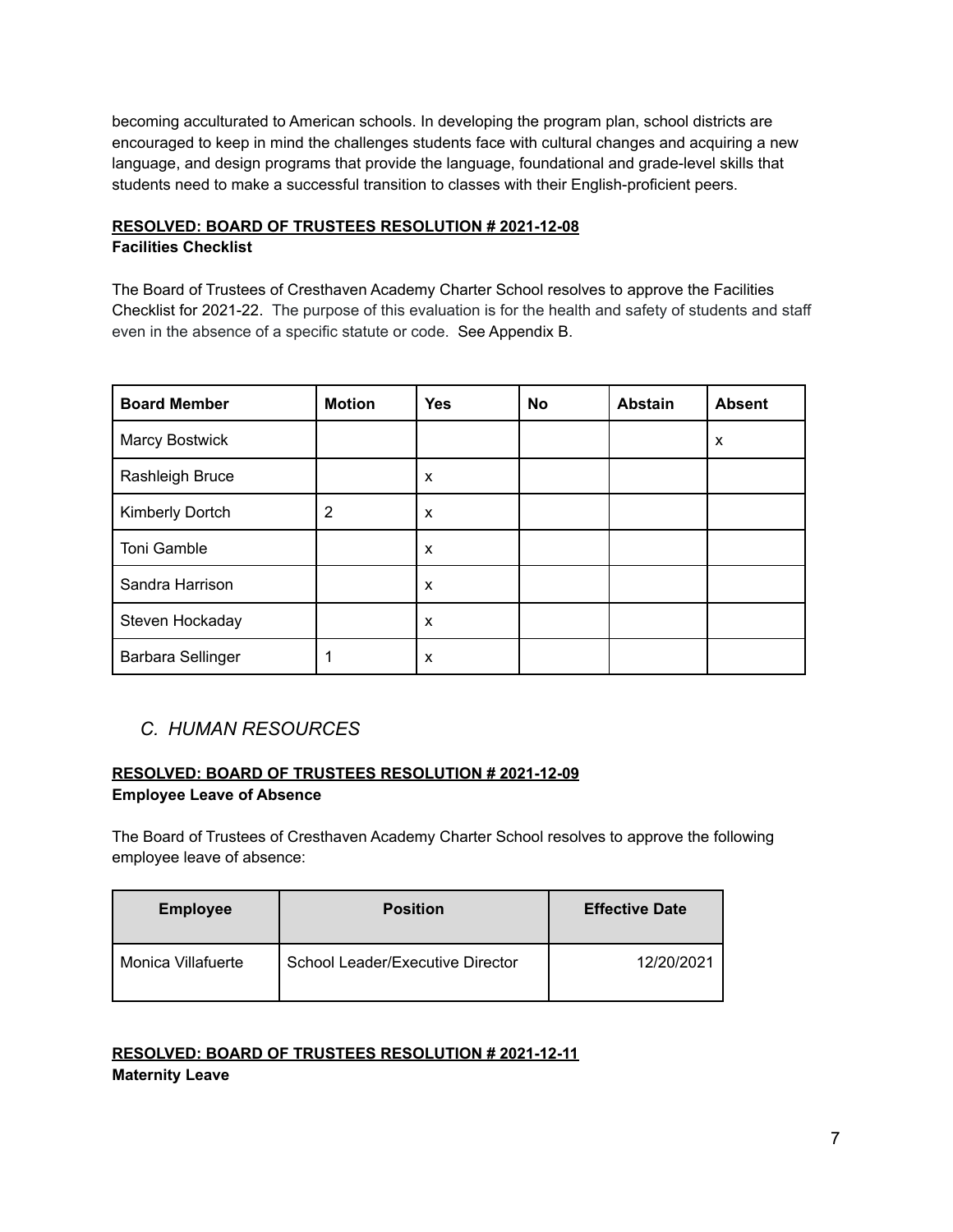The Board of Trustees of Cresthaven Academy Charter School resolves to approve the following maternity leaves.

| <b>Employee</b>   | <b>Position</b>                                       | <b>Approximate Dates</b> |
|-------------------|-------------------------------------------------------|--------------------------|
| Ana Maria Cubero  | <b>General Education Teacher</b><br>(Grade Team Lead) | 2/1/2022 - 5/1/2022      |
| Michelle Blazquez | <b>General Education Teacher</b><br>(Grade Team Lead) | 3/31/2022 - 6/30/2022    |

# **RESOLVED: BOARD OF TRUSTEES RESOLUTION # 2021-12-12**

# **Contract Modifications**

The Board of Trustees of Cresthaven Academy Charter School resolves to approve the following contract modifications to existing employment contracts.

| <b>Employee</b>       | <b>Position</b>                        | <b>Salary</b> | <b>Effective Date</b> | Change              |
|-----------------------|----------------------------------------|---------------|-----------------------|---------------------|
| <b>Megan Conneely</b> | Instructional Aide                     | \$40,000      | 12/6/2021             | Position and Salary |
| Michelle Feliciano    | <b>Operations Support</b><br>Assistant | \$42,000      | 12/15/2021            | Salary              |

#### **RESOLVED: BOARD OF TRUSTEES RESOLUTION # 2021-12-13 Job Descriptions**

The Board of Trustees of Cresthaven Academy Charter School resolves to approve the following job descriptions. See Appendix C.

Data Coordinator Middle School ELA Teacher Middle School Math Teacher Middle School Science Teacher Middle School All Subjects Teacher ESL Coordinator

# **RESOLVED: BOARD OF TRUSTEES RESOLUTION # 2021-12-14 New Hires**

The Board of Trustees of Cresthaven Academy Charter School resolves to approve the following new hires. See Appendix C for resumes.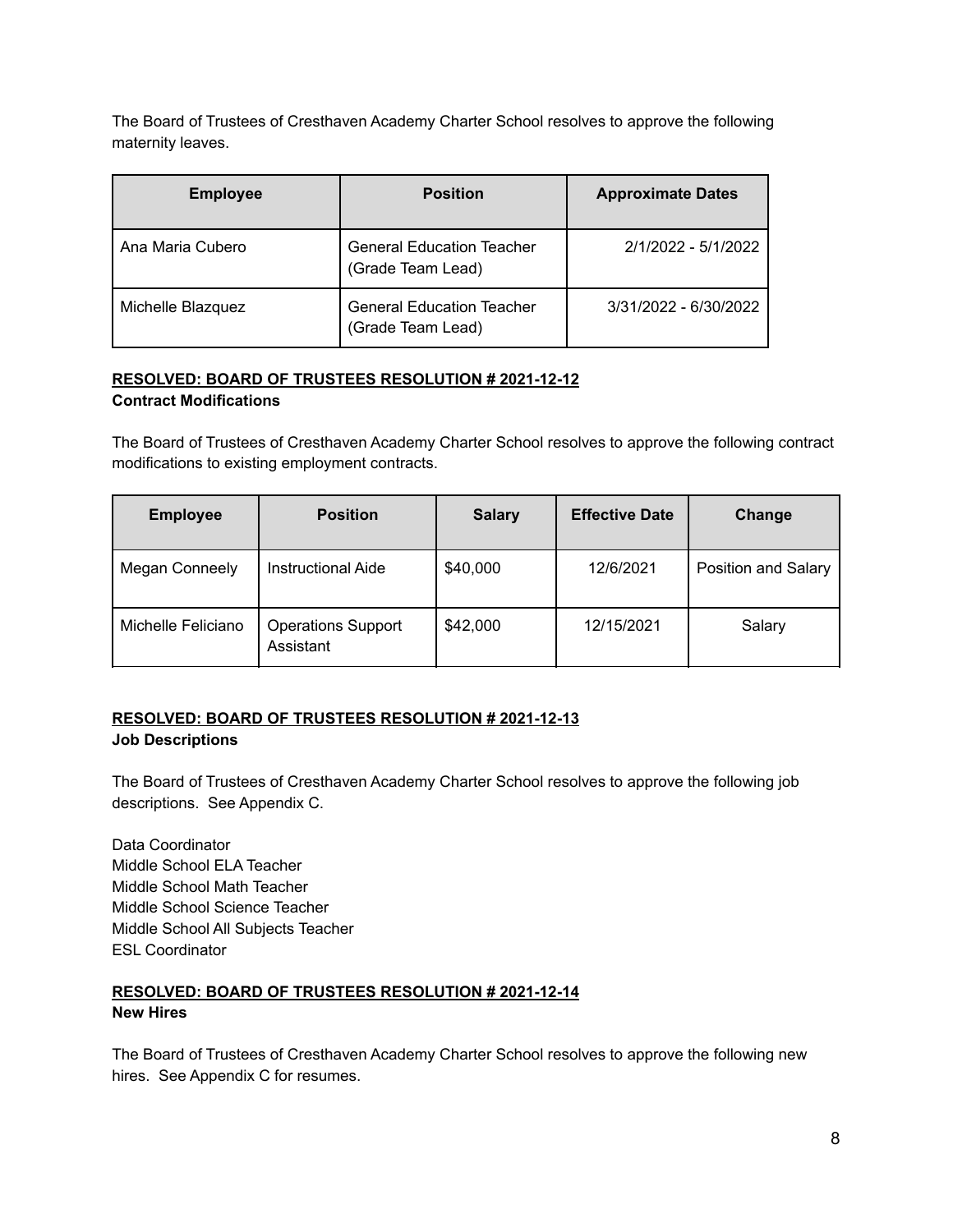| <b>Employee</b> | <b>Position</b>                                                   | <b>Salary</b>           | <b>Effective Date</b> |
|-----------------|-------------------------------------------------------------------|-------------------------|-----------------------|
| Shianna Rodas   | Cafeteria Assistant                                               | \$25/hour               | January 4th, 2022     |
| Brianna McNeil  | Dean of School Culture                                            | $$75,000 -$<br>\$80,000 | January 17th, 2022    |
| Brezhnev Ibeh   | Dean of School Culture                                            | $$75,000 -$<br>\$80,000 | January 17th, 2022    |
| John Griffith   | <b>Special Education Teacher</b><br>Middle School Science Teacher | $$62,000 -$<br>\$68,000 | ASAP                  |

#### **CONSENT RESOLUTION (All but #10)**

| <b>Board Member</b>      | <b>Motion</b> | <b>Yes</b> | <b>No</b> | <b>Abstain</b> | <b>Absent</b> |
|--------------------------|---------------|------------|-----------|----------------|---------------|
| <b>Marcy Bostwick</b>    |               |            |           |                | X             |
| Rashleigh Bruce          |               | X          |           |                |               |
| Kimberly Dortch          | 2             | X          |           |                |               |
| Toni Gamble              |               | X          |           |                |               |
| Sandra Harrison          |               | X          |           |                |               |
| Steven Hockaday          |               | X          |           |                |               |
| <b>Barbara Sellinger</b> |               | X          |           |                |               |

EXECUTIVE SESSION

## **RESOLVED: BOARD OF TRUSTEES RESOLUTION # 2021-12-10 Appointment of Acting Executive Director and Acting Principal**

The Board of Trustees of Cresthaven Academy Charter School resolves to approve the following acting co-leading model:

| <b>Employee</b> | <b>Position</b>                  | <b>Salary</b>                                                                     | <b>Effective Date</b> |
|-----------------|----------------------------------|-----------------------------------------------------------------------------------|-----------------------|
| Meghan Pipchick | <b>Acting Executive Director</b> | \$400 per diem in<br>addition to full time<br><b>SBA</b> salary<br>(\$121,726.68) | 12/20/2021            |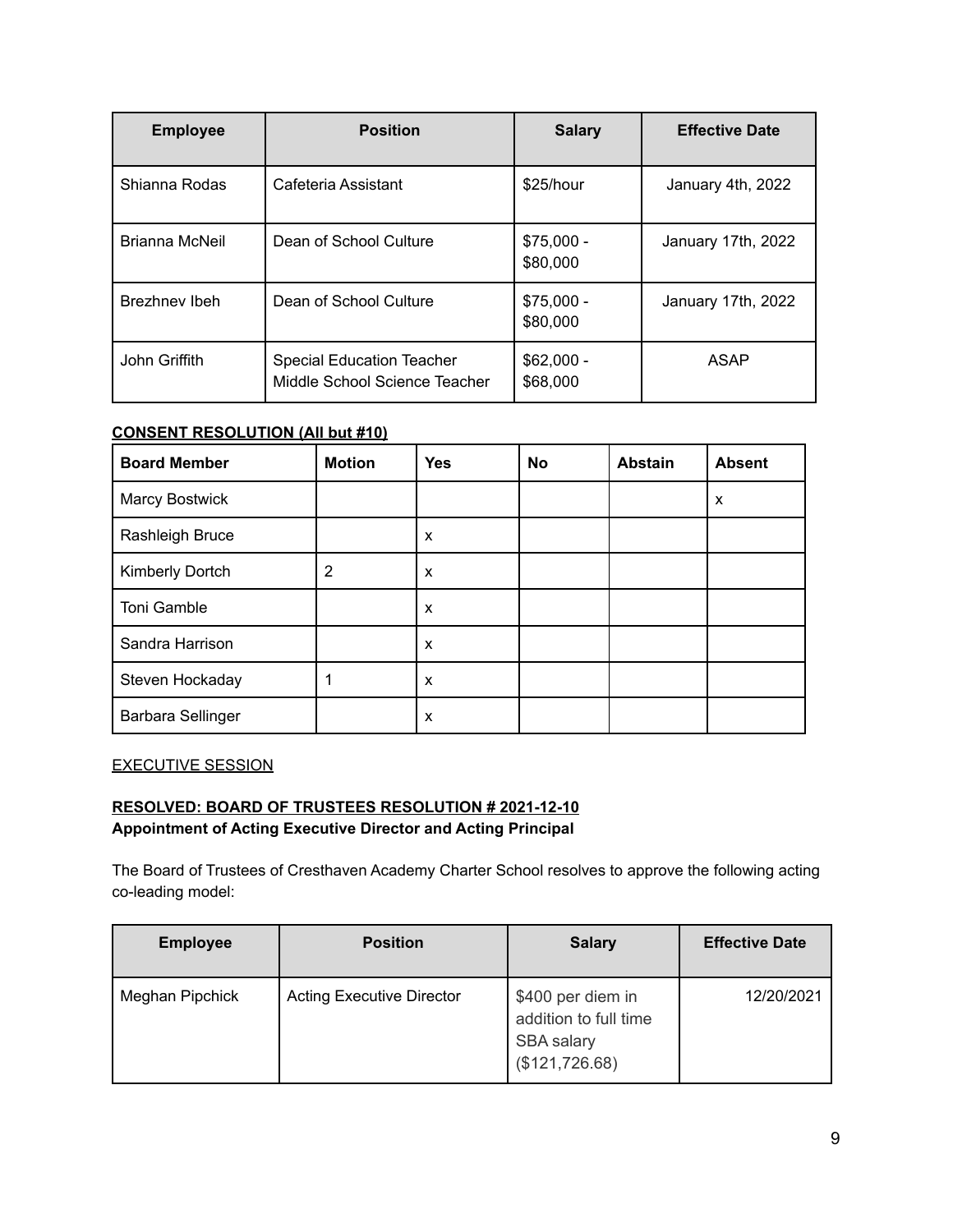| Jazmin Gooding | <b>Acting Principal</b> | \$400 per diem in   | 12/20/2021 |
|----------------|-------------------------|---------------------|------------|
|                |                         | addition to regular |            |
|                |                         | salary              |            |
|                |                         |                     |            |

| <b>Board Member</b>      | <b>Motion</b> | <b>Yes</b> | <b>No</b> | <b>Abstain</b> | <b>Absent</b> |
|--------------------------|---------------|------------|-----------|----------------|---------------|
| Marcy Bostwick           |               |            |           |                | X             |
| Rashleigh Bruce          |               | X          |           |                |               |
| Kimberly Dortch          |               | X          |           |                |               |
| Toni Gamble              |               | X          |           |                |               |
| Sandra Harrison          |               | X          |           |                |               |
| Steven Hockaday          |               | X          |           |                |               |
| <b>Barbara Sellinger</b> | 2             | X          |           |                |               |

# *D. CONTRACTS AND AGREEMENTS*

# **BOARD OF TRUSTEES RESOLUTION # 2021-12-15 Building Hope**

The Board of Trustees of Cresthaven Academy Charter School resolves to approve a contract with Building Hope to facilitate the building and purchase of a new facility to house K-8 scholars. See Appendix D.

| <b>Board Member</b>   | <b>Motion</b> | <b>Yes</b> | No | <b>Abstain</b> | <b>Absent</b> |
|-----------------------|---------------|------------|----|----------------|---------------|
| <b>Marcy Bostwick</b> |               |            |    |                | X             |
| Rashleigh Bruce       |               | X          |    |                |               |
| Kimberly Dortch       |               | X          |    |                |               |
| Toni Gamble           |               | X          |    |                |               |
| Sandra Harrison       |               | X          |    |                |               |
| Steven Hockaday       |               | X          |    |                |               |
| Barbara Sellinger     | 2             | X          |    |                |               |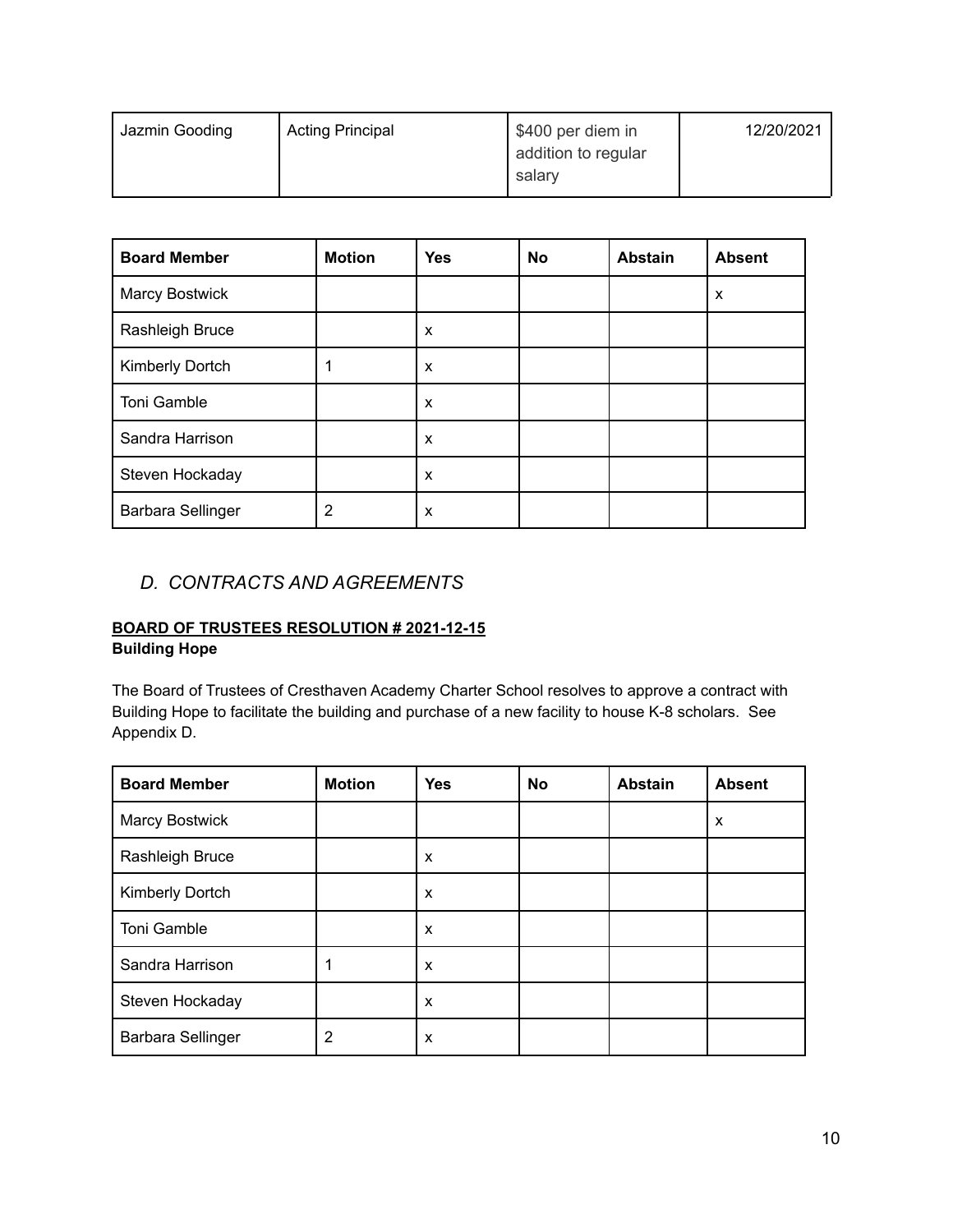# *E. OTHER*

## **BOARD OF TRUSTEES RESOLUTION # 2021-12-16 Student Safety Data System (SSDS) Report**

The Board of Trustees of Cresthaven Academy Charter School resolves to approve the SSDS Report. The SSDS collects incidents of violence, vandalism, weapons, substance use, and harassment, intimidation and bullying (HIB), as well as HIB trainings and programs conducted to support anti-bullying efforts. The report Period 1 Submission due date is January 31, 2022. See Appendix D.

| <b>Board Member</b>   | <b>Motion</b> | <b>Yes</b> | No | <b>Abstain</b> | <b>Absent</b> |
|-----------------------|---------------|------------|----|----------------|---------------|
| <b>Marcy Bostwick</b> |               |            |    |                | X             |
| Rashleigh Bruce       |               | X          |    |                |               |
| Kimberly Dortch       |               | X          |    |                |               |
| Toni Gamble           | 2             | X          |    |                |               |
| Sandra Harrison       |               | X          |    |                |               |
| Steven Hockaday       |               | X          |    |                |               |
| Barbara Sellinger     |               | X          |    |                |               |

#### OLD BUSINESS

#### **NEW BUSINESS**

#### PUBLIC PORTION

- Steve Colson
	- Personally signed for this building
	- Leadership Team and CAF are not in agreement
	- Is there consideration for CAF when it comes to moving out of this building?
	- Don't want to be left hanging with the building
	- On record, a lot of sweat equity went into this building. Please give consideration personally to me and CAF as you move to something else
	- Thank you for coming by the after school program
	- Appreciate the board's input to spend the funds
	- Wants the Board to talk to Steve directly so CAF can get recognition and be appreciative
	- 460 bags of gifts to be given out to the kids. No one mentioned it
	- Frustrated that I am not getting culture of gratitude
	- No staff member thanked him for the staff party
	- Every child will leave with a bag of Christmas gifts
- Sellinger
	- Thank the Foundation and you for everything you've done